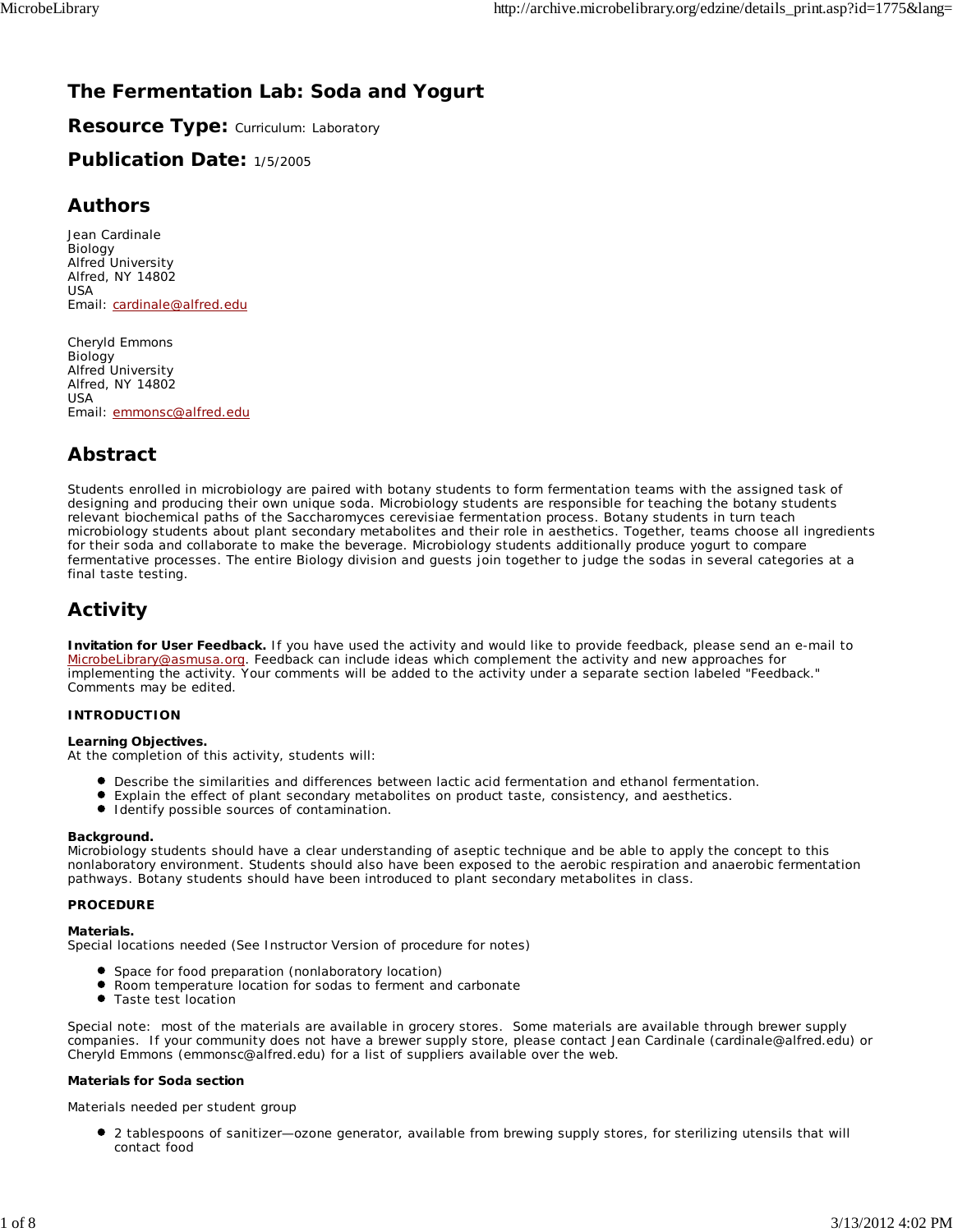- Cheese cloth—unused, 1 foot by 1 foot
- 5% bleach solution, for sterilizing work surfaces and cutting boards
- **•** Freezer paper or butcher paper to cover work surfaces
- Wine or champagne yeast—1/8 cup pitched culture, available from brewing supply stores
- 2 2-liter soda bottles with caps
- Plant materials, sugars as needed
- $\bullet$  1 gallon spring water
- Gloves (nonlatex, food service supply)

*Materials needed per group, but may be shared by multiple groups by staggering start times*

- Hydrometer, for specific gravity measurements, (or brix refractometer), available from brewing supply stores
- 1.5 gallon or larger pot with lid, stainless steel or enamel canning are best
- Cooler or plastic tub large enough for ice bath to surround stainless steel pot
- Funnel-6 inches or larger at mouth, must fit in lip of 2-liter soda bottle
- Sponges and/or paper towels for wiping surfaces and washing utensils and pots
- Food processing equipment: zester, cheese grater, knives
- Large stainless steel spoon
- Cutting board (sterilizable plastic or glass, or one-time use disposable mats)
- Stove or hot plate
- Ice for large ice bath
- Food thermometer
- **Electronic balance**
- pH paper or pH meter
- Small disposable cups (e.g., Dixie cups) (for tasting and pH measurements)
- Refrigerator for storing food products prior to taste testing
- Vacuum oven or vacuum line and side arm flask for degassing soda sample for final hydrometer reading (this item is not needed if using a brix refractometer)

*Materials for taste testing*

- Pitchers
- **Small disposable cups**

## *Materials for Yogurt section*

*Materials needed per student group*

- 2 teaspoons unflavored yogurt with live active cultures (starter culture)(found in grocer's refrigerated section)
- 2 cups skim milk
- $\bullet$ 4 gm nonfat dry milk powder
- Sterilized pint-sized Mason jar with lid

*Materials needed per group, but may be shared by multiple groups by staggering start times*

Sauce pan—glass, enamel or stainless steel is best

- Stainless steel spoon
- Stove or hot plate
- $\bullet$  Ice
- **•** Food thermometer
- **Electronic balance**
- pH paper or pH meter
- $\bullet$ Small disposable cups (e.g., Dixie cups) (for tasting and pH measurements)
- Refrigerator for storing food products prior to taste testing

## **Student Version.**

We have long relied on microbes as a means of preserving food—many products for human consumption are products of fermentation. Can you think of some? In the food industry, fermentation is a means by which microbial growth is encouraged in order to induce desirable changes in product texture and/or flavor, or in stabilization of the product. One example is lactic acid fermentation, which is involved in the formation of yogurt, buttermilk, and cheeses. Production of lactic acid by bacteria such as *Lactobacilli* and *Leuconostoc* reduce the pH of the food, thereby preventing acid–sensitive organisms from growing and spoiling the food.

Fermentation is not limited to bacterial species. The yeast *Saccharomyces cerevisiae* is a unicellular facultative anaerobe that is also capable of fermentation to produce ethanol and carbon dioxide. The process of anaerobic respiration begins with glycolysis and the production of pyruvate from glucose. Pyruvate is converted to acetaldehyde by the enzyme pyruvate decarboxylase with the release of carbon dioxide. Acetaldehyde is reduced to ethanol by the enzyme alcohol dehydrogenase. Alcohol dehydrogenase needs NADH as a cofactor, and therefore regenerates NAD+ for glycolysis.

Fermented dairy products, breads, and fermented beverages have been staples of the human diet for thousands of years. *S. cerevisiae* has been cultivated for human use since the early Sumerians learned how to brew barley, as evidenced by a 3,800-year-old recipe found etched in clay (the Hymn to Ninkasi) from the Mesopotamian region. The finding raises the argument whether barley was first domesticated for baking or brewing! Since that time, many grains and other plant products such as grapes have been fermented for foods and beverages. Secondary metabolites in these fruits and grains provide flavor and nutritional value.

Throughout this exercise, we will use some language that is standard to brewers. Some terms you may be unfamiliar with are wort, hydrometer, and pitching yeast. Look these up before you begin the lab.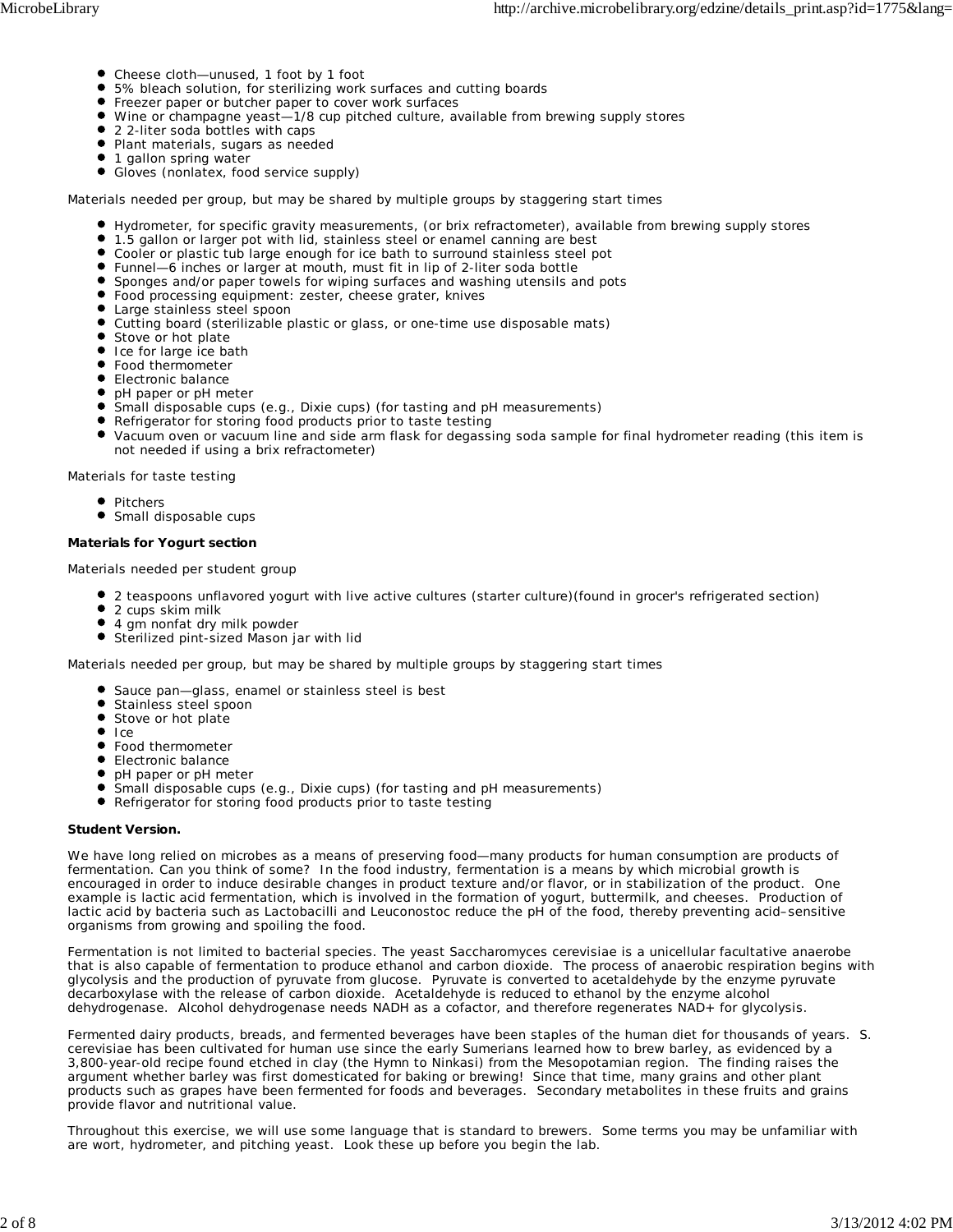You will be assigned a partner from the Botany or Microbiology class—together you and your partner will need to decide on a plant material and an energy source. In the brewing process, you will allow *S. cerevisiae* to ferment the plant material in combination with a carbohydrate to produce "soda." In your team, the microbiologist will be the fermentation expert and the botanist will be the plant and secondary metabolite expert. The microbiologist will teach the botanist the metabolic contributions of the yeast to the finished product, while the botanist will explain the contributions of the plants. You both may need to look some information up! Put your brains together and use the information you have learned this semester to create a master soda! And yes, we will drink these concoctions.

Some examples of plant materials used in brewing include twigs from sweet birch (*Betula lenta*), boughs of Norway spruce (*Picea abies* (L.) Karsten), rhizomes of ginger (*Zingeber officinale*), or everyday fruits and vegetables. Some examples of carbohydrate sources include honey, malt, sucrose (common table sugar), glucose (corn sugar), maple syrup, or high fructose syrup.

Please read through the procedure very carefully and then decide what your ingredients will be. Please let us know of any weird or wild ingredients that may take more time to get. For safety reasons, both the Microbiology and the Botany instructors must approve all ingredients used in the sodas. The sodas are "due" at the final tasting. Sodas will be made in the Biology student lounge during the week prior to the tasting. There will be a sign-up sheet posted on the door for your team to sign up for a brewing and bottling time—only one group may process their beverage at a time. On the day of processing, it will take about 1.5 hours to boil, cool, and bottle your soda. Time to process plant materials should be added on to that, depending on your ingredients. Plant materials need to be chopped by hand, blenders are not permitted due to the fact that there is too great a breakdown of plant material that leads to turbidity of the final soda. All preparation will take place in the Biology Student Lounge, without exception, and sodas will be stored at room temperature in the designated location until tasting. Soda bottles will need to be checked daily for "firmness," and any bottle deemed "ready to blow" will be chilled until the taste testing.

While you are waiting for the wort to cool, the microbiology students will also be required to make yogurt. Botany students may help out. It is an easy procedure and will allow you to compare ethanol fermentation by yeast with lactic acid fermentation.

For the final taste testing, we would like each team to design a display for their beverage. At a minimum, there should be an informational sheet to let taste testers know the name of the soda, the materials you used, any special steps you took, who the brewers are, and any other information you feel the testers should know in order to accurately judge your creation. On the day of the testing, your friends and colleagues will be invited to participate and judge the brews. The categories are: Best Overall Taste, Worst Overall Taste, Most Marketable, Most Holiday Spirit, Most Colorful, Most Surprising (thought it would be yuck, tasted great), Bubbliest (most explosive), Your Favorite, and Best Display.

#### \*\*\*\* Very Important Note!\*\*\*\*

The items prepared in this lab will be consumed by you and your peers. Aseptic technique is absolutely required! If you are sick, you will be required to watch the proceedings from a safe distance or on another day (you will not be penalized.) Everyone should wash their hands thoroughly before handling any food product and should take care to ensure that all equipment and surfaces remain as clean as possible. Wear gloves when handling food products. Do not touch your face or hair and then touch food. Microbiologists, you are the experts here—please demonstrate good hand washing technique to the botanists and be vigilant that aseptic technique is followed throughout the preparation. Remember: cleanliness means good eats!

## *Prior to food preparation*

- 1. Wipe down all surfaces with a 5% bleach solution and a clean sponge.
- 2. Cover work surfaces with supplied freezer paper. Tape edges as needed. Do not place paper under hot plate.
- 3. Thoroughly wash hands with soap and warm water.
- 4. Wear gloves to handle food.

## *Wort preparation and bottling*

1. Add chopped plant material to 4 liters of spring water and bring to a boil. Add the carbohydrate, bring back to a boil, and boil vigorously for 10 minutes, stirring occasionally. Do not let the wort boil over.

- How much to add? Here are some sample amounts for 4 liters of soda:
	- $\circ$  1 liter of finely cut twigs or inner bark of sweet birch
	- 600 g of cut spruce boughs
	- 30 g of grated ginger plus 1 lemon
	- 0.9 kg of honey
	- 0.45 kg of sucrose
	- $0.45$  kg of malt
- Consider the strength of flavor of your plant products and the chemical composition of the carbohydrates and compare these to the above ingredients.
- You can always sample some boiled wort—taste it and decide if you like the flavor! If the flavor is too weak, more material may be added, and the mixture reboiled.

2. While the wort is heating and boiling, wash the soda bottles with dishwasher detergent. Put a good squirt in each bottle, followed by a cup of very hot water. Shake vigorously, drain, and rinse extensively with tap water (minimum of 15 complete rinses.) Allow the bottles to completely drain. Don't forget to wash the bottle caps as well.

3. When the wort is done boiling, cool the wort. You may place the pot in an ice bath to speed the chilling process; stir the wort occasionally. Keep the top on the pot to prevent airborne dust, etc., from falling into the wort. Be sure to use a sterile spoon to stir, and be careful when you set the spoon down on the counter.

A spoon that has been used to stir the boiling wort is considered to be sterile.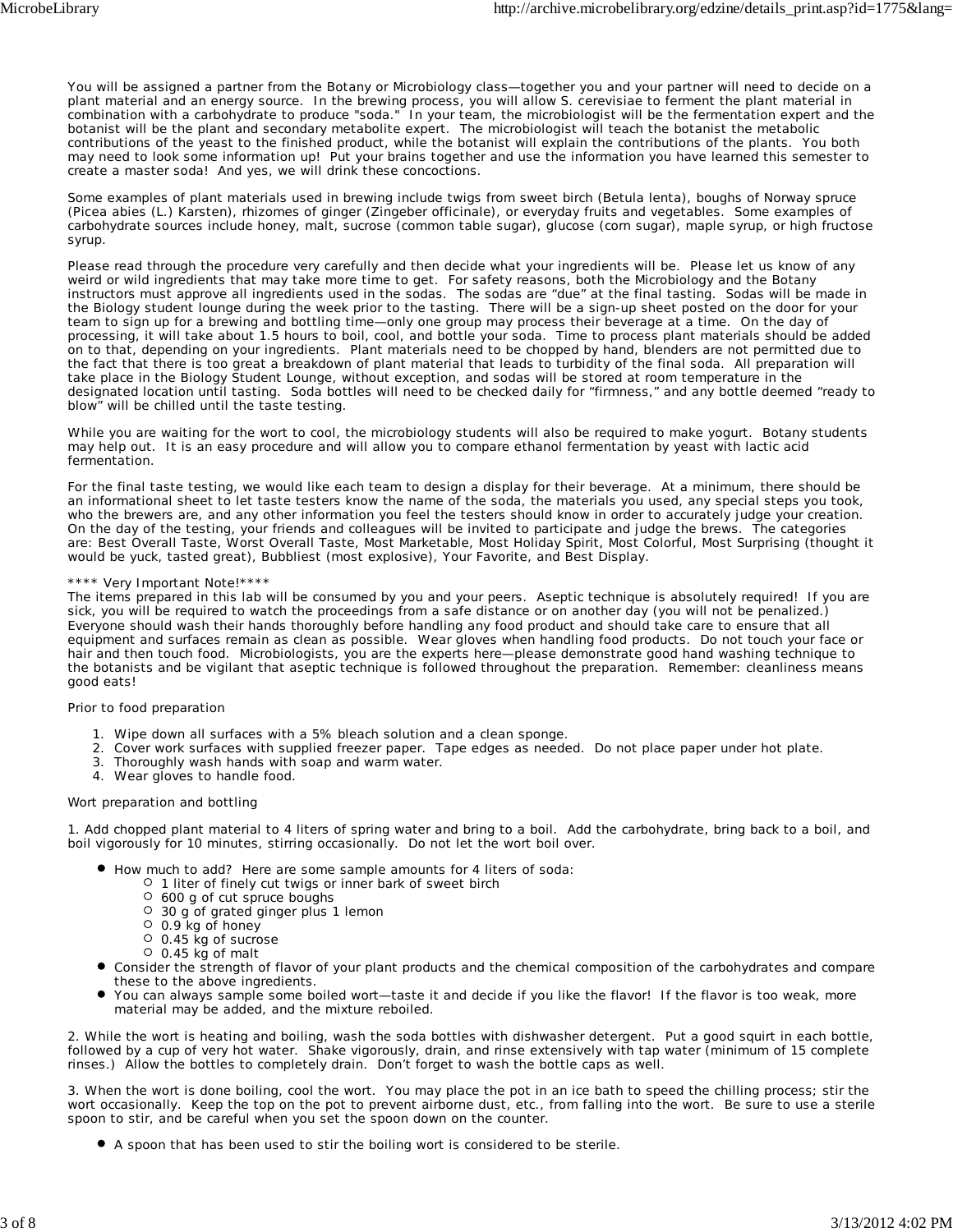4. While the wort is cooling, sterilize the bottles, funnel, and cheesecloth. Place 2 tablespoons of powdered sanitizer plus 1 cup of cold tap water into one bottle. Screw the cap tightly on the bottle and coat all surfaces of the bottle with the sanitizer solution. Keep the solution in contact with the bottle sides for 2 minutes. Pour the solution into the next 2-liter bottle and repeat. Finally, place the cheesecloth in a bundle at the bottom of the funnel and pour the sanitizer so that it coats all inner surfaces of the funnel and completely saturates the cheesecloth. Leave both bottle and cheesecloth-funnel filter to air dry on a fresh piece of freezer paper.

5. When the wort has cooled to 70 to 75°F, pour it into the bottles using the funnel and cheesecloth as a strainer. There should not be any plant materials in the final beverage, and your wort should not be turbid. Fill the bottles, leaving approximately 3 inches unfilled (for a 2-liter bottle).

6. Pour some of the wort into the hydrometer tube and take a hydrometer reading. Take a temperature reading and adjust your hydrometer reading as necessary. Pour a small amount of wort into a disposable cup and take a pH reading of the wort.

7. Add 1/8 cup (approximately 2 tablespoons) of yeast culture to each bottle and cap tightly. Store in a cool (room temperature) dry place.

8. Be sure to check back periodically to move your bottle to the refrigerator when it has built up enough pressure (when you are no longer able to squeeze the bottle.) If someone from your team can't check on the bottle, make arrangements with a classmate or your instructor.

## *Yogurt preparation*

The following procedure may be done while the wort is cooling or at an alternate time.

1. Pour a small amount of milk into a disposable cup and take a pH reading of the milk.

2. Pour 2 cups of milk into the glass pot, add 4 g of powdered milk, and heat until almost boiling. Do not allow milk to boil.

3. Allow the milk to cool to approximately 60°C. To speed this step up, you may place the pot in a water bath after it has partially cooled.

4. Add 1 to 2 teaspoons of commercial yogurt. Mix well.

5. Carefully transfer the yogurt to a sterile container, cover with a lid, and incubate at least 6 hours at 45°C. Yogurt may be left overnight.

6. Refrigerate yogurt.

7. Remove a small amount of yogurt, place in a disposable cup, and take a pH reading of the finished product.

## *Taste testing*

\*\*Important note: do not taste any sodas until both instructors have approved them. This is for your safety! We must ensure that you do not have any bacterial contamination of your soda and that it is safe to drink.

1. Hold bottle gently; do not shake or turn it upside down.

2. Observe the bottle—it should be firm, indicating an increase of the partial pressure of CO<sub>2</sub> within the bottle. The soda should have clarity. There should not be an increase in turbidity from when you bottled it. How much yeast is there as compared to when you made the soda and where is this yeast located?

3. Hold bottle over a container to catch any overflow; gently and slowly open the cap and allow the excess gas to escape the bottle. If you open the cap too quickly at this point, the release of pressure will allow gas bubbles to rapidly form in the soda. The rapid formation of these bubbles will displace the yeast from the bottom of the bottle and necessitate filtering of the soda before tasting.

4. Once the cap is completely removed, very carefully decant the soda from the bottle into a pitcher, so as not to disrupt the yeast at the bottom of the bottle. It is necessary to pour the soda in a single motion; starting and stopping will create fluid disturbances in the bottle which will cause the yeast to return to a suspended state in the soda. Your goal is to pour as much soda out of the bottle as you can while leaving all of the yeast in the original bottle.

5. Wait at your station for both faculty instructors to approve the soda.

6. If your soda is okay, set up your display. Set aside 1 cup of your finished product for hydrometer and pH readings. Label the cup with your name.

Sodas must be degassed in order to accurately take a hydrometer reading. Your instructor will collect the samples from everyone and place the sodas in a vacuum oven at room temperature. At the end of the tasting, samples will be available in the lab, at which time you can take the hydrometer reading. Samples for hydrometer readings may not be consumed.

7. Pick up a ballot and start tasting everyone else's sodas!

## *Questions for Reflection*

1. Describe the consistency and taste of starting and ending materials for each of your products. How did the pH change? Level of carbonation? Specific gravity?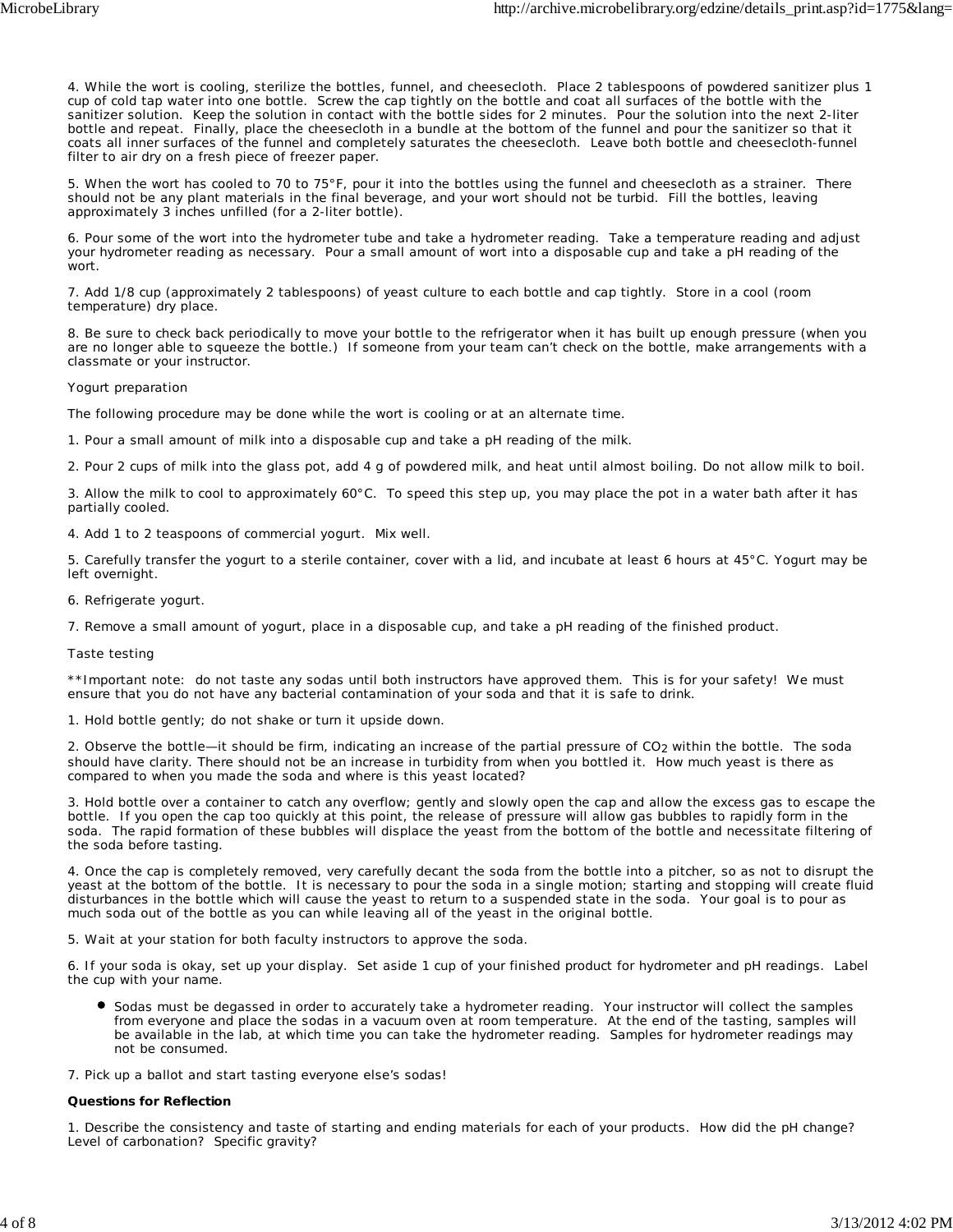2. How and/or why do fermentation products stabilize food? What would happen to the starting materials if fermentation was not encouraged?

3. How does the variety of starting materials affect the final outcome of the fermentations? Are each of the different sugars processed in the same manner?

4. What were the differences in the yeast before and after soda production? What might account for these differences?

- 5. Describe the similarities and differences between lactic acid fermentation and ethanol fermentation.
- 6. Explain the role of secondary metabolites in product taste, consistency, and aesthetics.

7. Identify possible sources of contamination.

#### **Instructor Version.**

We strongly recommend that this exercise not be done in a lab if the sodas will be consumed. Possible locations for where this lab can take place are: a student lounge with kitchens, a kitchen in a dorm, a kitchen in a student center, or a kitchen in a food science division. A meeting room can become a kitchen if you have a hot plate, although it is good to have access to running water for clean-up. The students enjoy getting out of the lab and "doing science" in a real world location.

We have a single location that we use to prepare the wort and bottle the soda—a student lounge that we equip with a hot plate for the exercise. The lounge has a sink, which is where washing takes place. Groups of two to four students sign-up for time slots and are supervised during the brewing process by one of the two faculty instructors.

We have found that smaller groups work best, two rather than four or five students, and that grouping students who are at the same academic level is most effective. For example, one year we teamed botany students with a nonmajors freshmen class in groups of four. While everyone still loved the taste testing, the freshmen felt "out of it" during the decision-making process. Additionally, there was less group work during the preparation process, with one or two students doing the bulk of the work. We believe larger groups would work fine for larger classes where students are already used to working in groups of three or four students, and where students are at the same academic level.

We make our sodas in 2-liter plastic soda bottles that we collect throughout the fall. Bottles are rinsed as they are collected, and then students wash the bottles as part of the lab exercise. A few drops of dishwasher detergent and about a cup of hot water are very effective at completely cleaning the bottle. The dishwasher detergent also rinses out much better than standard "bubbly" dish soap. Residual detergent in the bottle may inhibit yeast growth. Most brewer supply stores have one-step sanitizers that do not need a final rinsing step.

Bottles with fermenting sodas are stored in a 55-gallon garbage can (dedicated to soda brewing) until they are ready to be refrigerated. They are usually done in 1 to 3 days, depending on how heavy the yeast inoculation is. Sodas prepared close to the date of testing should receive more yeast than those that are prepared 5 days ahead of time. We have a cabinet with a door for overflow of less mature bottles. We use the garbage can with lid in the event that bottles explode before we can move them to a refrigerator. Plastic soda bottles have the advantage that they will stretch and expand quite a bit before they will break. Additionally, explosions are messy, but not dangerous. The first year we did this exercise, sodas were made 10 to 14 days prior to the tasting, and we did not check them over the weekend and lost several bottles due to explosions. We now brew 2 to 6 days prior to the tasting and check the bottles every morning and evening for bottles that are fully carbonated (firm to the touch, and cannot be squeezed).

The 55-gallon garbage pail also serves as a handy vessel to open the soda bottles in. One student holds the bottle down inside the pail and slowly opens the cap, while a second student shields the operation by holding the pail lid over the opening soda. In the event that the soda fizz is greater than expected or if the bottle is opened too fast, the lid will prevent the students and the area from being sprayed with the soda.

Many students will want to chop their fruits by blender, because it is easier than chopping with a knife. We do not recommend processing most plant products by blender, because the greater breakdown of the fruit increases the turbidity of the final product and makes visualization of contamination in the final product much more difficult. Overboiling the wort will also lead to greater breakdown of the plant material and may also increase turbidity of the final soda.

Food preparation gloves should be used rather than latex gloves, as students and tasters may have latex allergies.

We recommend using a gallon of spring water for each starting batch (available at your local grocery store). This should reduce or eliminate any interesting organisms or minerals that may be present in tap water. Additionally, the spring water will contain trace minerals that are not present in distilled water.

As a rule for this lab, if we can purchase items whose purpose is food handling or food contact, we will use those items rather than find an alternate. For example, we use freezer paper to cover work surfaces as freezer paper is prepared to come in contact with food. The new one-time use cutting mats may provide a good alternative to sterilizing a cutting board.

We do not have the luxury of dedicating an electronic balance for this once-a-year exercise. Instead we use a standard lab balance and prepare it in the following manner: the balance is wiped down several times with wet towels and dried. The cord is wiped down as well. The balance is then placed into a clear 1-gallon food storage bag with the electric cord extending out of the opening. The opening is twisted around the cord, and sealed with tape. The balance may then be used in the food prep area. Plastic drinking cups are used as weigh boats.

Yeast cultures are available from brewer supply companies. Any wine or champagne yeast that flocs and settles should be acceptable. We have successfully used *S. cerevisiae* EC1118 prise de mousse, which is a very nice champagne yeast that produces bubbly sodas and does not add significant flavor. We have a dehydrated supply of yeast, which we use to make a fresh liquid culture (in honey water) each year. Yeast cultures may also be purchased as fresh liquid cultures each year.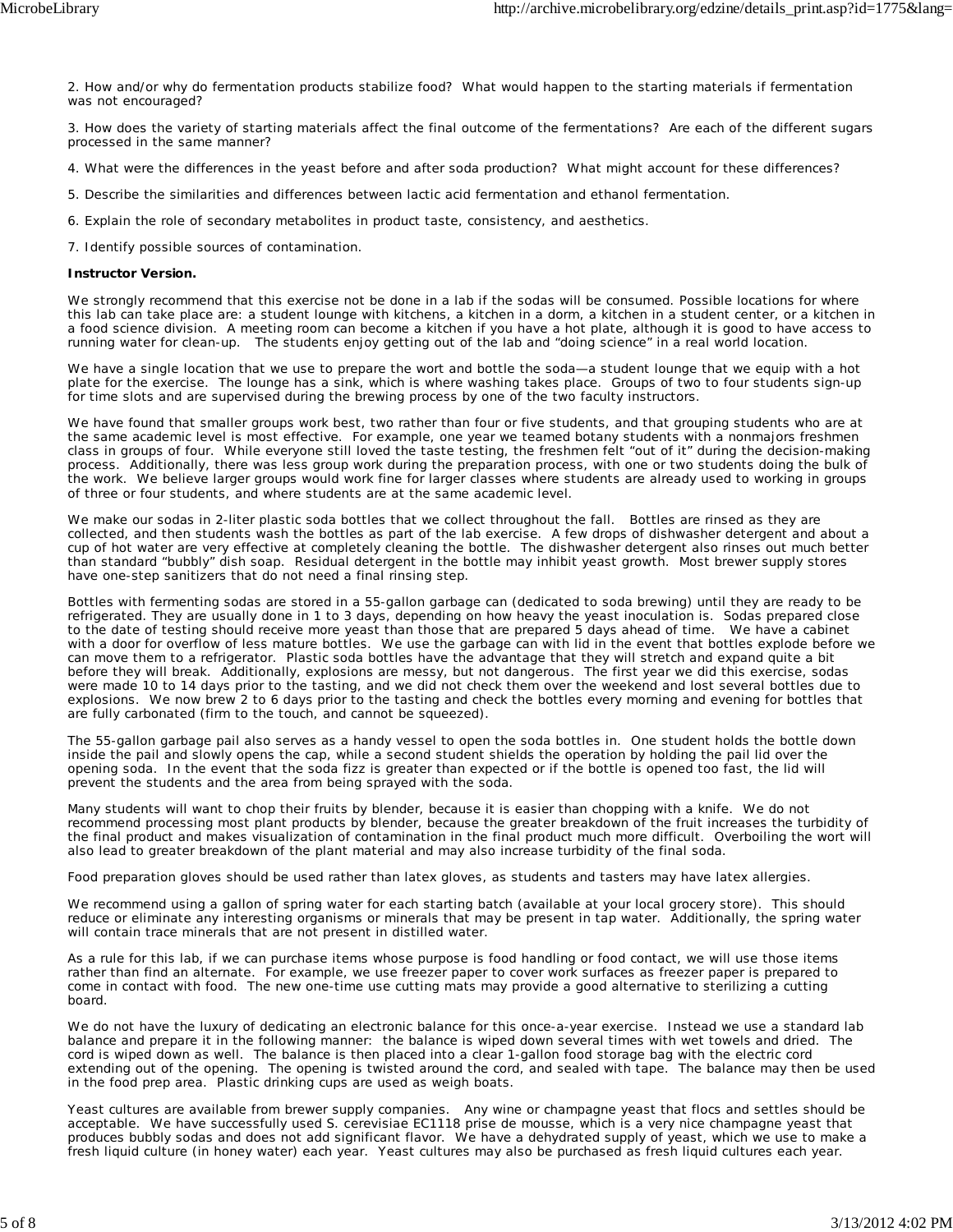*The New Complete Joy of Home Brewing* by Charlie Papazian, or most home-brewing books will have information about maintaining your own yeast lines. The online book *How To Brew* (http://www.howtobrew.com/) is a good source of information. It has also been our experience that most home-brewers love to give advice about how to maintain and produce beverages. A quick call to your local home brew supply store may result in more information than you need to know!

Procedure for preparing yeast cultures:

- Honey is diluted 1:10 in spring water, ¼ cup is aliquoted in clean baby food jars and autoclaved.
- A few grains of dehydrated yeast (EC1118 prise de mousse) are added to the honey water in each jar.
- The yeast cultures are allowed to sit overnight, with shaking, and used the following day.

Bottles are capped tightly after the yeast is pitched, and stored with the caps tight. This prevents the carbon dioxide from escaping, carbonates the soda, and inhibits the pyruvate decarboxylase reaction. Most carbonation in the final product is probably due to aerobic respiration, as the yeast remove residual oxygen from the wort. The increase in partial pressure of carbon dioxide inhibits production of acetaldehyde, and hence the production of ethanol. The sodas may be consumed by students of all ages, as there is no ethanol in them.

Occasionally, we have had teams of students who are of legal drinking age, and who really want to let their bottles vent to produce ethanol. We permit them to do so, provided that the beverage was still made in the lounge under the same supervision as the other students. What this effectively does is ensure that this team's beverage is so disgusting that no one wants it! First, the time frame of 2 to 6 days is far too short to produce any significant percentage of ethanol. Second, the beverage is almost completely flat, as carbon dioxide is allowed to escape. Finally, the yeast does not floc, as it is still productive. The yeast remains suspended in the beverage making the beverage fairly disgusting—it tastes like yeast. The bottles are vented by loosening the caps twice a day to let the build-up of gas escape. The caps are then tightened to prevent contamination of the product.

How do you know if the final soda is contaminated? It will smell odd. Much like smelling old milk in your refrigerator and knowing that it has soured, contaminated sodas will have an odor of spoiled food. Additionally, the soda may appear turbid. In the recipe above, the sodas are initially pitched with a very large inoculum of yeast culture, allowing the yeast to quickly out-compete any volunteer bacteria that may have joined the wort.

The most likely contaminants are acetobacteria, lactic acid-producing bacteria, *Brettanomyces* and *Pediococcus*. So if your products have a strong acidic taste (other than the starting plant material), or smell like vinegar, horse sweat, or diacetyl (butter or butterscotch flavor), then you probably have a contaminated batch of soda. In the brewing world, however, the latter three contaminants are actually desired in Belgian lambic beers! Other off flavors that may indicate bacteria infection are sulfur (rotten eggs) and dimethyl sulfides (cooked vegetables, rancid cabbage). Mold contamination is recognized by smell, taste, and sight, however, in the very short time frame for this exercise, there typically is not enough time for molds to establish themselves.

The following flavors may be in your beverage, but do not necessarily indicate contamination. They are the result of ingredients or materials used. When you purchase a yeast strain, you should be able to find out the characteristics of that strain from the supplier, including any secondary flavors the yeast may be responsible for. This list is adapted from John Palmer's *How to Brew*:

*Grassy*: high chlorophyll in the initial ingredients will carry through in flavor

*Husky or Grainy*: astringent flavor from husk material

*Estery or Fruity*: banana or other fruit flavor—a secondary metabolite of many yeast strains

*Cidery*: green apples or freshly cut pumpkin taste due to acetaldehyde—wort should be more aggressively poured into bottles to fully aerate it

*Medicinal*: smells like band-aids—caused by phenolic compounds produced by the yeasts when chlorine-based sanitizers are not adequately rinsed from utensils

*Metallic*: due to leaching of metals from the pot during boiling. Stainless steel pots will not contribute to metallic flavors, whereas aluminum might, and enamel pots with cracks in the enamel will contribute an iron flavor.

*Oxidized*: wet cardboard or sherry-like flavor, due to exposure to oxygen at temperatures above 80°F

*Yeasty:* be careful pouring!

For the taste testing, we invite the entire division, administration, colleagues, friends, etc., anyone brave enough, to come! We are actually getting a good repeat crowd year after year. We combine the tasting with a holiday gathering and hold it on the last day of classes in the fall. Each taster is given one ballot sheet (the Soda Tasting Chadless Ballot) and several feedback sheets (one for each soda made that year). The feedback sheets allow the testers to take anonymous notes and are returned to the brewers. The ballots are tallied, winners announced, and certificates for each winner are hung in the Biology student lounge for a year.

We do not have a supply of pitchers in our department, but are able to borrow a large number of them each year from our on-campus catering service.

If you do not have any local brewing supply stores in your area, please contact J. Cardinale (cardinale@alfred.edu) or C. Emmons (emmonsc@alfred.edu) for a list of brewer supply companies available on the internet.

#### **Safety Issues.**

The product of this lab is meant to be consumed, which is a large safety issue. All stages of preparation should be supervised and good aseptic technique followed throughout the preparation. Nonmicrobiology students may not have the same understanding of the need for aseptic technique, therefore it is important to emphasize to the microbiology students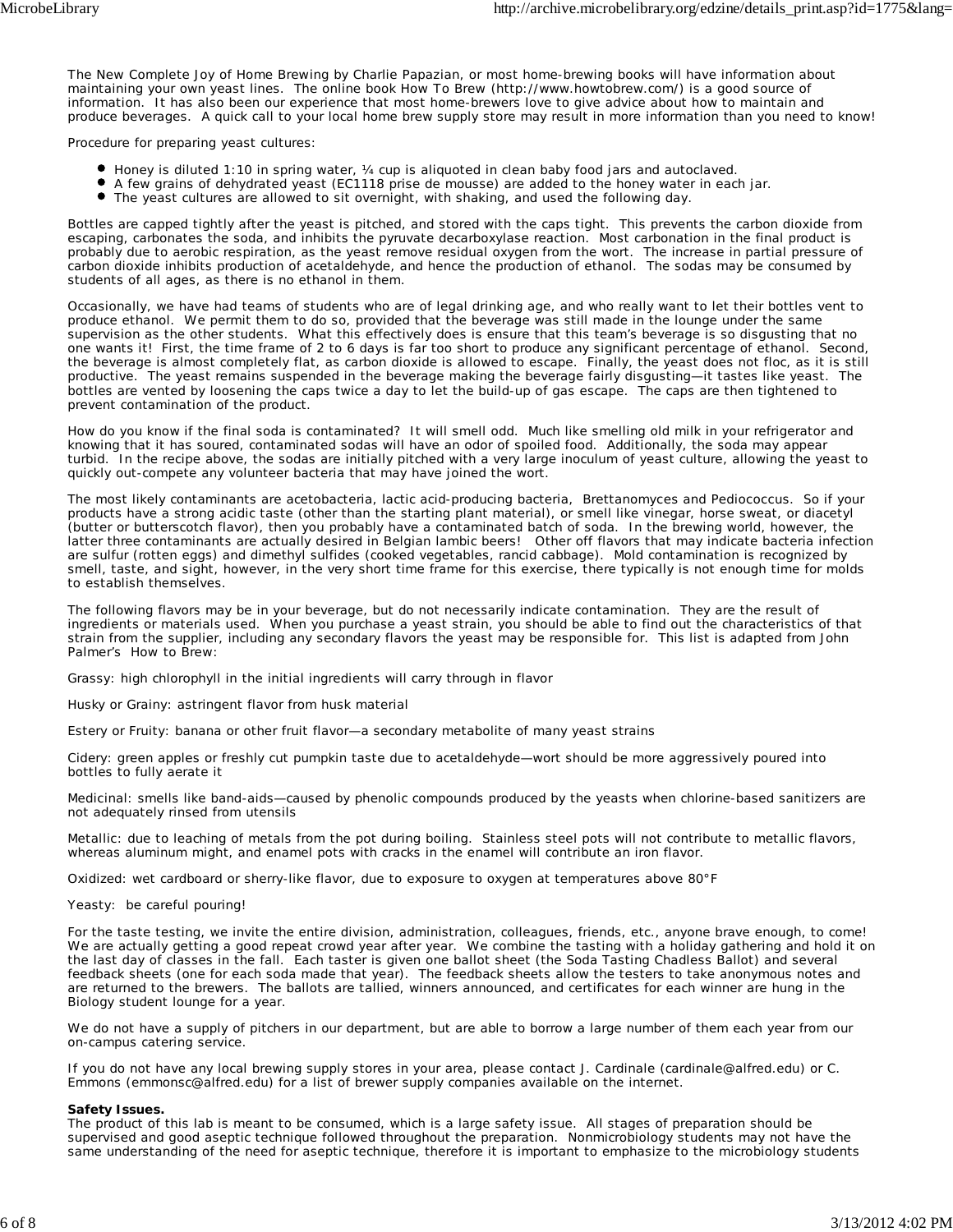that part of their role as "microbiology experts" is to make sure the beverage is not contaminated in any way.

Faculty must approve all ingredients before the sodas are made. All plant materials must be appropriate for human consumption. This is less of an issue if the students choose a plant material that may be purchased from the grocery store. The use of interesting and less common plant materials is encouraged, but the safety of those materials must be investigated by the students and presented to the faculty instructors for approval. Materials harvested from the wild or even from a garden or lawn should come from an area that is not subjected to fertilizers, herbicides, or pesticides.

Each beverage must be smelled, tasted, and approved by faculty instructors to ensure that it was not contaminated during preparation before any student may try the beverage. Please see faculty notes for hints on how to tell if a soda is contaminated.

#### **ASSESSMENT and OUTCOMES**

#### **Suggestions for Assessment.**

We require students to turn in a written lab report that outlines their procedure and ingredients, an assessment of their beverage, and answers to the questions for reflection given in the student protocol.

#### **Field Testing.**

This exercise has been done for 3 years, with modifications (improvements) made each year. We have summarized changes from the above protocol and reasons for why changes were made.

*Year One (Fall, 2001)*: Students who participated were upper-level biology majors enrolled in either microbiology or botany courses. Nine sodas were made with assigned ingredients—three plant materials (ginger/lemon, sweet birch, and Norway spruce) were combined with one of three carbohydrates (malt, table sugar, and honey). Wort preparation took place in 1 day, with students coming and going as they had time (most students voluntarily stuck around for the whole time). Sodas carbonated for 2 weeks, with some bottles exploding after 5 to 6 days. Many remaining bottles were overcarbonated and fizzed to such a great extent that the residual sodas were undrinkable with the suspended yeast. Everyone tried all sodas, even the disgusting ones.

*Year Two (Fall, 2002)*: Students who participated were upper-level biology majors enrolled in either microbiology or botany courses. Students were assigned to teams of two to three students and allowed to choose their own ingredients. The idea of a contest was born. Carbonation time was reduced to 3 to 6 days, and initial yeast inoculum adjusted depending on the day of preparation. This arrangement of students and prep time has proved to be the optimal arrangement.

*Year Three (Fall, 2003)*: Students who participated were upper-level biology majors enrolled in botany or freshmen nonmajors enrolled in a microbiology freshman year experience course. Students were assigned to teams of four, with two botanists and two freshmen per group. The remainder of the protocol remained the same. The freshmen were tentatively teamed up with upperclassmen, and less likely to participate in the decision-making process. Additionally, work was not as evenly divided among members of the student groups.

#### **Student Data**

Some soda combinations that have been made in our classes:

- **•** Strawberry, banana, mint, honey
- Cherry, vanilla, high fructose corn syrup
- $\bullet$ Strawberry, high fructose corn syrup
- Cilantro, raspberry, lime, high fructose corn syrup
- **•** Peppermint, walnut, honey
- $\bullet$ Ginger, lemon, honey
- Sweet birch, honey  $\bullet$
- Sweet birch, malt
- Norway spruce, malt
- $\bullet$ Apple, rosemary, high fructose corn syrup

#### **SUPPLEMENTARY MATERIALS**

#### **Possible Modifications.**

With larger classes, it may be more advantageous to standardize the recipe or have a limited number of ingredients for the students to choose from. For example, you could have a few complementary plant products (e.g., strawberries, mint, and cherries) and a few carbohydrates (e.g., table sugar and honey.) Student teams would use a combination of these limited ingredients. They would still be able to compare different tasting sodas, but the lab would be more manageable for the larger groups.

Not all schools have microbiology and botany classes—don't let this stop you! This exercise can easily be adapted for just microbiology students. Other suggestions depend on your school. A microbiology class could be teamed up with a chemistry class or a food science class. The procedure could also be modified for use in a majors or nonmajors introductory biology class.

#### **References.**

1. **Krause, S. A.** 1982. Wine from the wilds. Turning wild fruits and flowers into anytime table wine. Stackpole Books, Harrisburg, Pa.

2. **Palmer, J.** 1999. How to brew. [Online.] http://www.howtobrew.com.

3. **Papazian, C.** 1991. The new complete joy of home brewing. Avon Books, New York, N.Y.

#### **Recipes.**